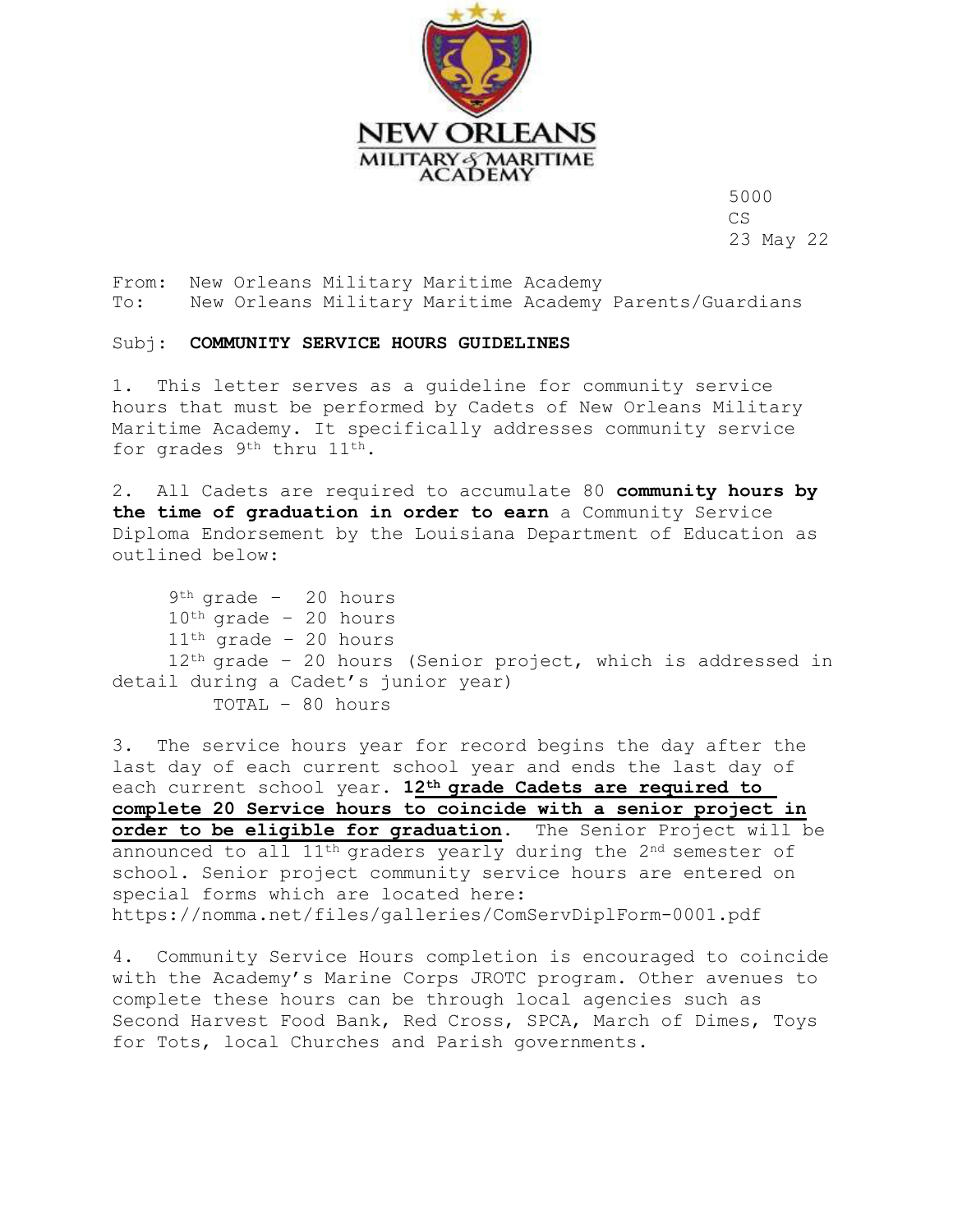## Subj: **COMMUNITY SERVICE HOURS GUIDELINES**

5. Preapproval to perform hours with organizations other than what are listed, is required for record. For underclassmen, a community service hours form must be filled out and turned into the MCJROTC office when hours are completed. Please forward all questions, correspondence or request for event preapprovals to GySgtReyes@nomma.net or call 504-579-2628.

> F. P. REYES GySgt USMC(Ret)